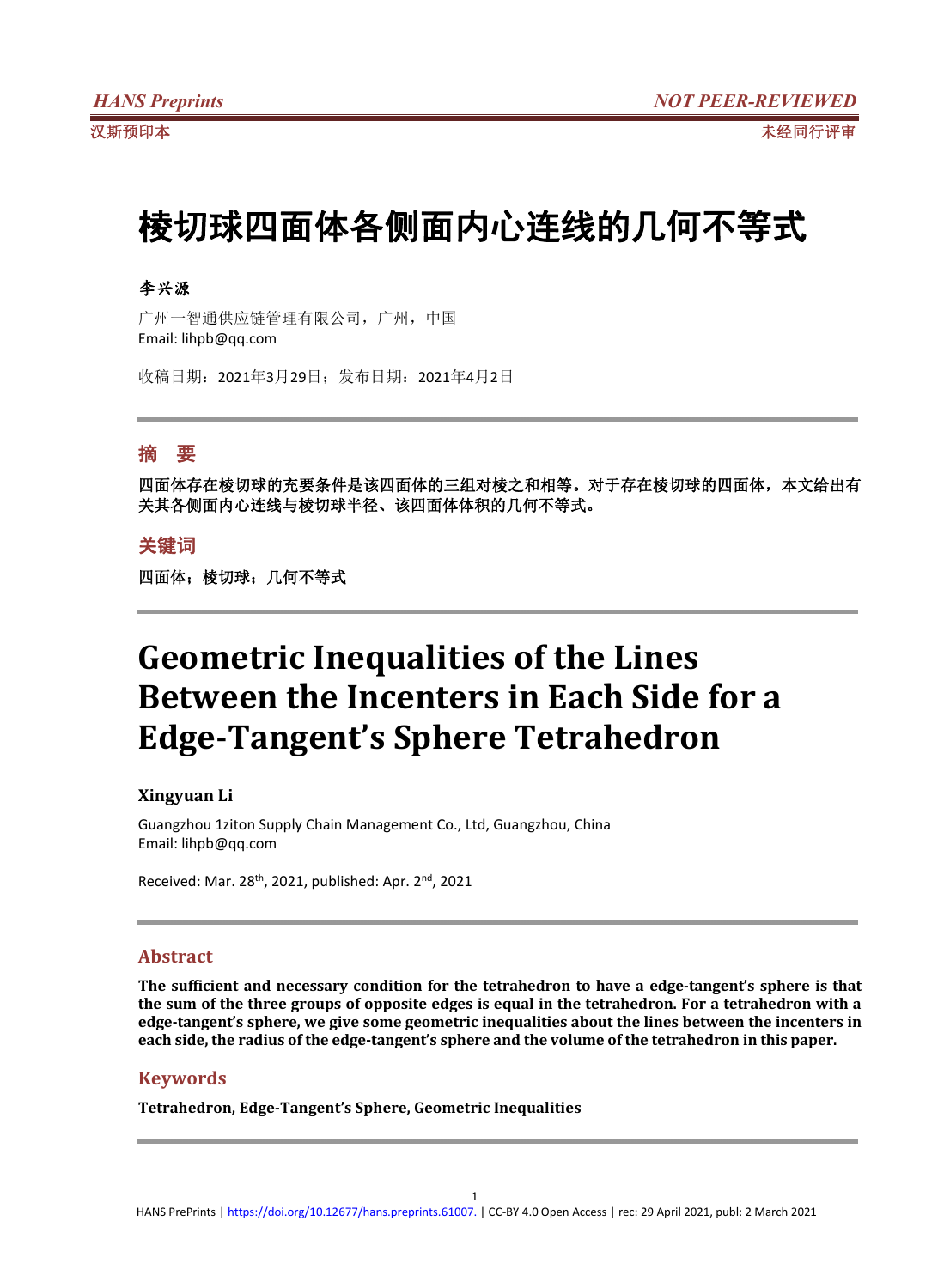#### 汉斯预印本 未经同行评审

# **1.** 引言

本文约定四面体  $A_0A_1A_2A_3$  的各顶点  $A_i$  所对之底面三角形为  $S_i$ ,  $S_i$  与  $S_j$  所夹的二面角表为 $\theta_i$ , 0 ≤ *i* < *j* ≤ 3 。由文献[1]有以下关于四面体各二面角的正弦不等式:

$$
\sum_{0 \le i < j \le 3} \sin \theta_{ij} \le 4\sqrt{2} \ , \quad \sum_{0 \le i < j \le 3} \sin^2 \theta_{ij} \le \frac{16}{3} \ , \quad \prod_{0 \le i < j \le 3} \sin \theta_{ij} \le \left(\frac{8}{9}\right)^3 \ .
$$

当且仅当四面体 *A*0*A*1*A*2*A*<sup>3</sup> 为正四面体时,上面不等式中的等号成立。

#### **2.** 四面体棱切球的半径正弦定理

由文献[2]可知,若四面体 *A*0*A*1*A*2*A*<sup>3</sup> 满足三组对棱之和相等,则四面体 *A*0*A*1*A*2*A*<sup>3</sup> 存在棱切球。本文往 后所证之几何不等式皆为存在棱切球的四面体之特例。设四面体 *A*0*A*1*A*2*A*<sup>3</sup> 各顶点 *A*<sup>0</sup> 、 *A*<sup>1</sup> 、 *A*<sup>2</sup> 、 *A*<sup>3</sup> 所对 之底面三角形  $S_0$ 、 $S_1$ 、 $S_2$ 、 $S_3$ 的内心分别为 $I_0$ 、 $I_1$ 、 $I_2$ 、 $I_3$ ,棱切球球心为  $L$ ,棱切球半径为  $r$ ,用 $\theta_{ij}$ 表示  $S_i$  与  $S_j$  所夹的二面角, 则

$$
r = \frac{I_i I_j}{\sin \theta_{ij}} = \frac{I_i I_j}{\sin \angle I_i L I_j}, \quad 0 \le i < j \le 3 \quad [3]
$$

证明: 如图 1 所示, 设四面体  $A_0A_1A_2A_3$  的棱切球在各棱  $A_iA_j$  上的切点为 $M_{ij}$ .



**Figure 1.** Radius sine theorem of the tetrahedron edge-tangent's sphere 图 **1.** 四面体棱切球的半径正弦定理

令 0 *k l* 3,*i*、*j*、*k*、*l* 均为整数且互不相等。根据四面体棱切球的性质可知, *<sup>i</sup> I L* 、 *<sup>j</sup> I L* 分别垂 直于面  $S_i$ 、  $S_i$  于  $I_i$ 、  $I_i$ , 故  $L$ 、  $I_i$ 、  $I_i$ 、  $M_u$  四点共圆。因此

$$
r = LM_{ij} , \quad \angle I_i M_{kl} I_j = \theta_{ij} = \pi - \angle I_i L I_j \ .
$$

 $\overline{X}$   $\overline{Y}$   $\equiv$   $\overline{A}$   $\overline{B}$   $\overline{B}$   $I$   $\overline{I}$   $M$   $\overline{I}$   $I$   $\equiv$   $\overline{A}$   $\overline{B}$   $\overline{C}$   $\equiv$   $\overline{B}$   $\overline{C}$   $\equiv$   $\overline{B}$   $\overline{C}$   $\equiv$   $\overline{B}$   $\overline{C}$   $\equiv$   $\overline{B}$   $\overline{C}$   $\equiv$   $\overline{D}$   $\$ 

$$
r = LM_{kl} = \frac{LM_{kl}}{\sin \angle LI_{j}M_{kl}} = \frac{I_{j}M_{kl}}{\sin \angle I_{j}LM_{kl}} = \frac{I_{j}M_{kl}}{\sin \angle M_{kl}I_{i}I_{j}} = \frac{I_{i}I_{j}}{\sin \theta_{ij}} = \frac{I_{i}I_{j}}{\sin \angle I_{i}LI_{j}}.
$$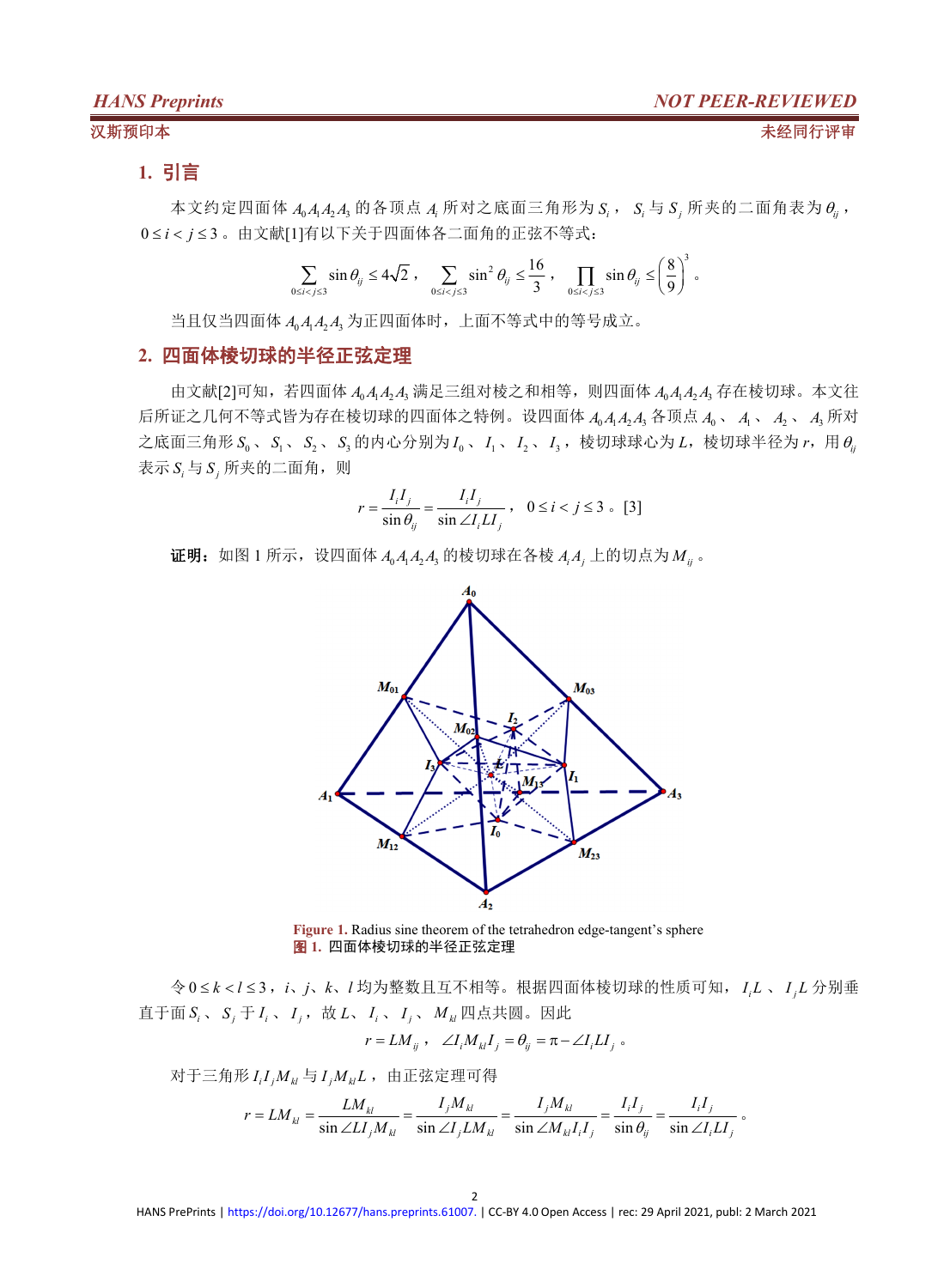#### 汉斯预印本 未经同行评审

## **3.** 棱切球四面体各侧面内心连线与棱切球半径的几何不等式

若四面体 *A*0*A*1*A*2*A*<sup>3</sup> 存在棱切球,本文将四面体 *A*0*A*1*A*2*A*<sup>3</sup> 称作棱切球四面体。设棱切球四面体 *A*0*A*1*A*2*A*<sup>3</sup> 的棱切球半径为 *r*。在棱切球四面体 *A*0*A*1*A*2*A*<sup>3</sup> 中:各顶点 *A<sup>i</sup>* 所对之底面三角形 *<sup>i</sup> S* 的内心为 *<sup>i</sup> I* ,  $0 \leq i \leq 3$ 。则

$$
\sum_{0 \le i < j \le 3} I_i I_j \le 4\sqrt{2} \cdot r \ , \quad \sum_{0 \le i < j \le 3} I_i I_j^2 \le \frac{16}{3} r^2 \ , \quad \prod_{0 \le i < j \le 3} I_i I_j \le \left(\frac{8}{9}\right)^3 r^6 \ .
$$

当且仅当四面体 *A*0*A*1*A*2*A*<sup>3</sup> 为正四面体时,上面不等式中的等号成立。

 $\overline{\mathbf{u}}$ 明: 用 $\theta_i$ 表示  $S_i$ 与  $S_j$  所夹的二面角, 由四面体棱切球的半径正弦定理可知

$$
I_i I_j = r \cdot \sin \theta_{ij} , \quad 0 \le i < j \le 3 ;
$$

再由引言可得

$$
\sum_{0 \le i < j \le 3} I_i I_j = r \cdot \sum_{0 \le i < j \le 3} \sin \theta_{ij} \le 4\sqrt{2} \cdot r ,
$$
  

$$
\sum_{0 \le i < j \le 3} I_i I_j^2 = r^2 \cdot \sum_{0 \le i < j \le 3} \sin^2 \theta_{ij} \le \frac{16}{3} r^2 ,
$$
  

$$
\prod_{0 \le i < j \le 3} I_i I_j = r^6 \cdot \prod_{0 \le i < j \le 3} \sin \theta_{ij} \le \left(\frac{8}{9}\right)^3 r^6 ,
$$

#### **4.** 棱切球四面体体积的几何不等式

设棱切球四面体 *A*<sub>0</sub>*A*<sub>1</sub>*A*<sub>2</sub> A<sub>2</sub> 的棱切球半径为 r,体积为 *V*。在棱切球四面体 *A*<sub>0</sub>*A*<sub>1</sub>*A*<sub>2</sub> 中:  $A_i A_i = a_i + a_i, \quad 0 \le i < j \le 3, \quad a_i, a_j > 0$ 

#### **4.1.** 棱切球四面体体积与棱切球半径的关系

根据文献[4],有

$$
Vr = \frac{2}{3}a_0a_1a_2a_3 , \quad Vr \le \frac{1}{24} \prod_{0 \le i < j \le 3} \left( a_i + a_j \right)^{\frac{2}{3}} .
$$

当且仅当四面体 *A*0*A*1*A*2*A*<sup>3</sup> 为正四面体时,上面不等式中的等号成立。

#### **4.2.** 棱切球四面体体积与各侧面内心连线的几何不等式

在棱切球四面体 *A*0*A*1*A*2*A*<sup>3</sup> 中:各顶点 *A<sup>i</sup>* 所对之底面三角形 *<sup>i</sup> S* 的内心为 *<sup>i</sup> I* , 0 *i* 3。则

$$
V \cdot \sum_{0 \le i < j \le 3} I_i I_j \le \frac{8\sqrt{2}}{3} \cdot a_0 a_1 a_2 a_3 \,, \quad V \cdot \sum_{0 \le i < j \le 3} I_i I_j \le \frac{\sqrt{2}}{6} \prod_{0 \le i < j \le 3} \left( a_i + a_j \right)^{\frac{2}{3}} \,;
$$
\n
$$
V^2 \cdot \sum_{0 \le i < j \le 3} I_i I_j^2 \le \frac{64}{27} \left( a_0 a_1 a_2 a_3 \right)^2 \,, \quad V^2 \cdot \sum_{0 \le i < j \le 3} I_i I_j^2 \le \frac{1}{108} \prod_{0 \le i < j \le 3} \left( a_i + a_j \right)^{\frac{4}{3}} \,;
$$
\n
$$
V \cdot \prod_{0 \le i < j \le 3} \sqrt[6]{I_i I_j} \le \frac{4\sqrt{2}}{9} a_0 a_1 a_2 a_3 \,, \quad V \cdot \prod_{0 \le i < j \le 3} \sqrt[6]{I_i I_j} \le \frac{\sqrt{2}}{36} \prod_{0 \le i < j \le 3} \left( a_i + a_j \right)^{\frac{2}{3}} \,.
$$

当且仅当四面体 *A*0*A*1*A*2*A*<sup>3</sup> 为正四面体时,上面不等式中的等号成立。 证明:根据棱切球四面体各侧面内心连线与棱切球半径的几何不等式有